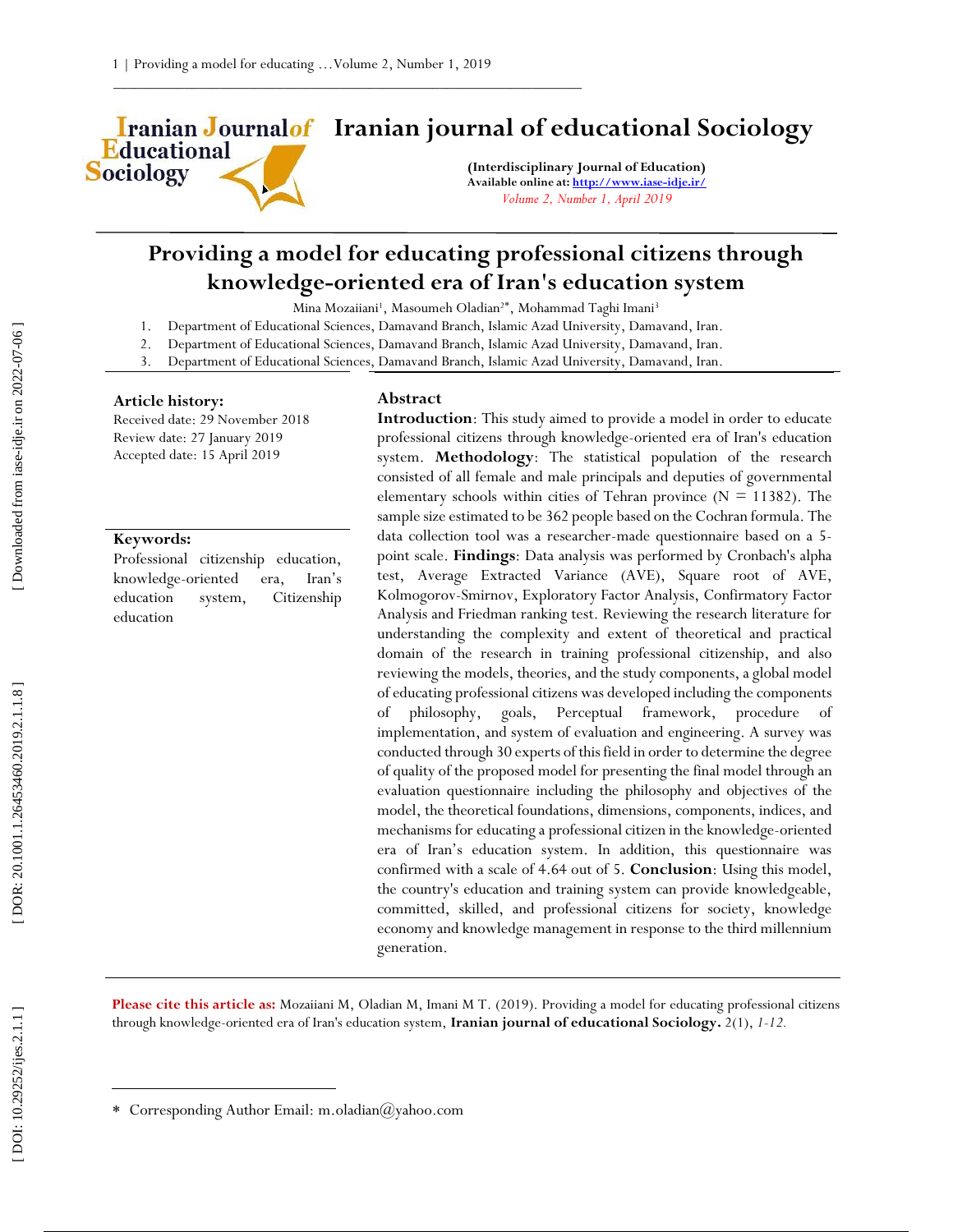## **1 . Introduction**

As an atom, which is the main unit of cells, a citizen is the main unit of a community. An atom cannot stand alone on its own, but it joins other atoms and becomes meaningful. Similarly, a citizen's ability to influence society is limited, but by joining others, they can also make significant changes as individuals (Chavez, 2016: 207). Citizenship education means the opportunities provided by schools to help students learn experiences such as playing roles and responsibilities, participating in discussions, holding ceremonial examinations, collaborative classroom evaluations, and creating school councils for the development and promotion of social and political responsibilities of individuals. (Gray, 2015: 38). In other words, citizenship education should lead to a sense of national loyalty and voluntary services in individuals (Al -Zoubi et al., 2016: 87). Given that nowadays, almost all those who seek development and reform begin from education throughout the world (Sabouri Khosroshahi, 2010: 153).

Essentially, the basic goal of citizenship education in any society is to transfer the body of knowledge, values, and necessary behavioral orientations to the younger generation in line with survival and well -being of the society. Therefore, citizenship education and training seeks to attract people's support for the civil society culture, which occurs through educational processes (Fathi Vachargah & Vahed Chokade, 2010: 39). Researchers believe that active citizenship education requires an educational structure and active participatory school curriculum (Ersoy, 2014: 2).

Accordingly, educational systems in general and schools in particular can play an important role in development of citizenship for students and preparation of the new generation for the acceptance of citizenship role in local, national, and global communities (Safaei Fakhri & Talebzadeh, 2011: 1133). According to Hopkins (2007), the professional education of civilians requires the educational curriculum to contain concepts such as humanity, integrity in behavior and speech, mutual respect, personal and social responsibility, courage, and risk -taking ability. These concepts ought to be institutionalized in students from the beginning of education and learning (Henson, 2015: 46). In the current millennium known as the "Knowledge Era," the educational institutions are heavily influenced by global approaches, and considering the important goals of schools, that is preparation of children and young people to live in society, education is expected to change in line with social, political, and economical changes at national and international levels. Otherwise, if education is not in line with global approaches, it will soon become obsolete, while informal and transnational educations and trainings will replace it (Toffler, 2000; translated by Kharazmi, 2012: 17).

The professional education of citizens at a space called "school" considered as the second home, needs to provide a model and pattern to logically educate and train students about socially and culturally important issues correctly and accurately in line with the needs of the third millennium. According to Macdonald (2014), Citizenship Education Programs should equip students with the attitudes, skills, values, and behaviors they need to have the ability to face with all the challenges and changes of the twenty -first century actively and fully without fear (Toffler, 2000; translated by Kharazmi, 2012: 61). Unlike the past, today's mankind is not merely a creature of his own family, society and country; but they are an inseparable part of the human world and global relations, and whether we want or not every individual is affected by global relations as a global existence. Therefore, educational curriculum should emphasize on the individual and social skills required for collective life and it should contain special concepts such as environment, human rights, peace, health, and multiculturalism in societies (Saadatbakhsh & Tighbakhsh, 2011: 109). This is much more important while the review of studies suggests a low level of knowledge and awareness of citizens about the skills and duties of citizenship (Shabani & Shabani, 2015; Azizi et al., 2014; Sharifi & Eslamiyah, 2012). Citizenship education earns a low place in educational textbooks (Jamali Tazekand & Zamani Mansh, 2011; Hashemi, 2010; Hosseini Nasab & Dehghani, 2008). The provided education and training system of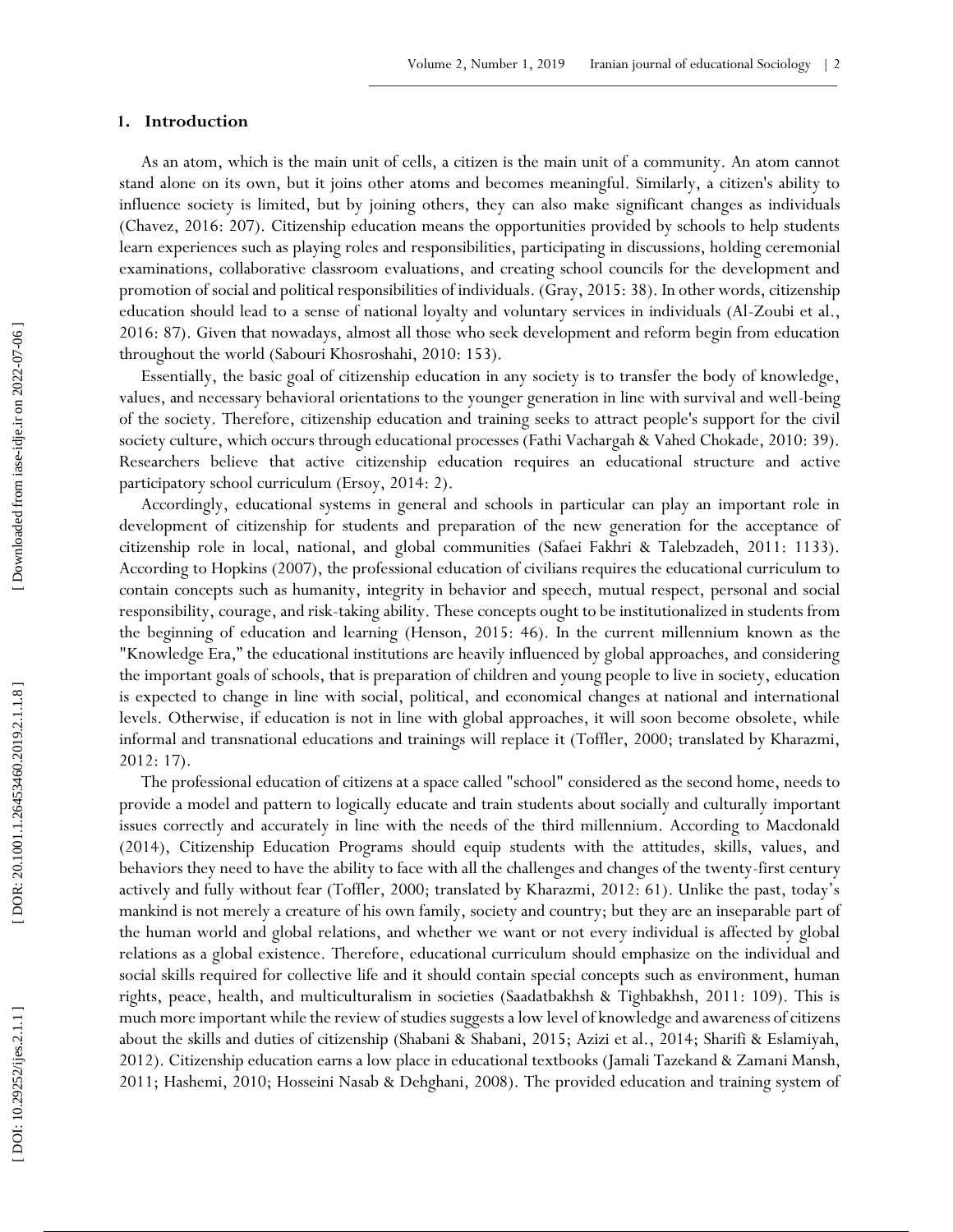the country has been ineffective in creating and enhancing the characteristics of professional citizenship (Eslamieh, 2018).

Given the lack of attention to principles and rules of citizenship education in the curriculum of the existing educational system and according to the mentioned studies, this educational system is traditional and resistant to fundamental changes and innovation in learning. There is also no specific evident definition of an ideal citizen and a desirable society in accordance with developments of international community. Therefore, it is necessary to develop a model for professional citizenship education in the current educational system in order to improve the level of professional citizenship education. Therefore, the exiting challenges are identified and solved in the system of which ought to train the students with individual and social identity and personality. Accordingly, the researcher in this research seeks to answer the question that what model can be presented for education of professional citizenship in this era while thoughts should be globalized and in line with Islamic and religious background of the society? The main issue of this research was the lack of appropriate model, its dimensions, components, and main indices in line with professional citizenship education. Accordingly, the main goal of the study was "to provide a model for professional education in knowledge -oriented era of Iran's education system" and to present this model, two questions raised as follows: 1) What model can be used to educate professional citizenship in the knowledge-oriented era of Iran's education system? 2)What is the degree of fit for the proposed model of educating professional citizenship in the knowledge -oriented era of Iran's education system from experts and specialists' point of view?

## **2. Methodology**

This research method was applied in terms of purpose and descriptive -survey in terms of data collection type. The statistical population consisted of all male and female principals and deputies of elementary schools in cities of Tehran province in 2017 -2018 year. The combined sampling method was used including the stratified cluster random sampling. In this regard, 10 cities with more population were extracted out of the 21 possible cities using the clustering method. Then, the number of male and female principals and deputies of public schools was extracted which was 6110 individuals and according to Cochran's formula, 362 samples would represent the research community. This number of principals and deputies were finally chosen as statistical population through the stratified random method by gender. In order to collect the data, a researcher -made questionnaire was developed. The questionnaire included closed -ended questions with a five -point Likert scale. Experts in this field formally approved the validity of the questionnaire. In order to determine the diagnostic validity (convergent and divergent), Smart -PLS statistical software was used. Calculated AVE of the research was greater than 0.5 for all the 18 components. The resulted factor loads were also greater than the confidence level (0.4), which confirms that the convergent validity of all the 18 components in the research questionnaire is acceptable.

## **3. Findings**

In order to investigate this question, confirmatory factor analysis was used using the structural equation modeling technique (SEM) and the LISREL statistical software. The results were as follows:<br>1) For software and hardware component in the model in standard estimation mode, confirmatory

factor analysis indicated that factor loads for all the components were greater than 0.3 that is through an acceptable range. The maximum factor load of the indices was calculated through measuring the index number 4 or also the "hardware and software knowledge" index with a weight of 0.78 and the lowest calculated factor load was associated with index number 1 with a weight of 0.55. In addition,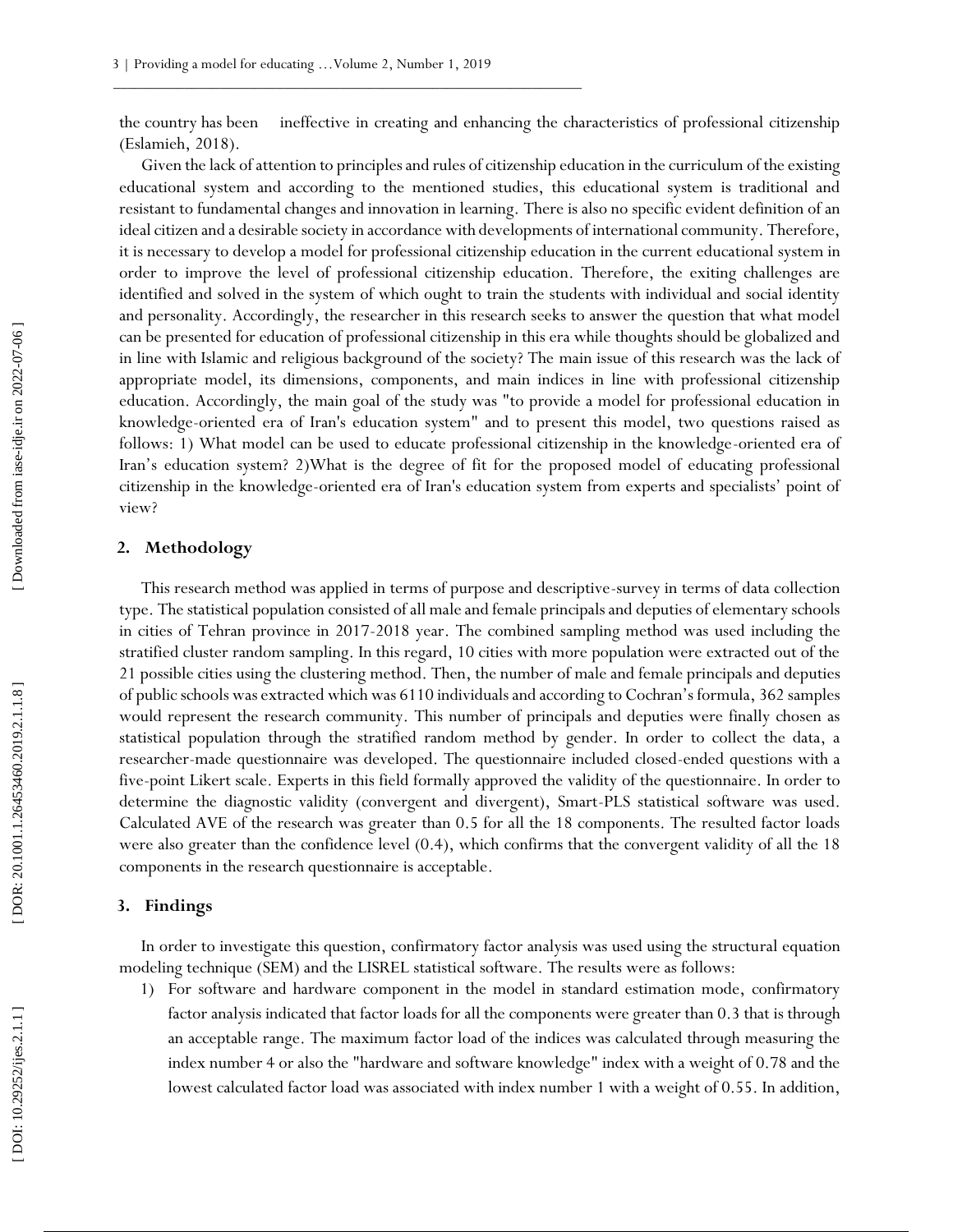considering that all the t -statistic values of the paths were greater than 1.96, there is a significant relationship between each index and "hardware and software knowledge."

- 2 ) For ability to work with network and the Internet component in the model in standard estimation mode, confirmatory factor analysis indicated that factor loads for all the components were greater than 0.3 that is through an acceptable range. The maximum factor load of the indices through measuring the "ability to work with network "was due to index number 7 with a weight of 0.92 and the lowest calculated factor load was associated with index number 5 with a weight of 0.68. In addition, considering that all the t -statistic values of the paths were greater than 1.96, there is a significant relationship between each index and "ability to work with network."
- 3 ) For entrepreneurship and business creation component in the model in standard estimation mode, confirmatory factor analysis indicated that factor loads for all the components were greater than 0.3 that is through an acceptable range. The maximum factor load of the indices through measuring the "entrepreneurship and business creation "was due to index number 34 with a weight of 0.82 and the lowest calculated factor load was associated with index number 36 with a weight of 0.67. In addition, considering that all the t -statistic values of the paths were greater than 1.96, there is a significant relationship between each index and "entrepreneurship and business creation."
- 4 ) For work consciousness component in the model in standard estimation mode, confirmatory factor analysis indicated that factor load for all the components were greater than 0.3 that is through an acceptable range. The maximum factor load of the indices through measuring the "work consciousness " was due to index number 38 with a weight of 0.99 and the lowest calculated factor load was associated with index number 39 with a weight of 0.82. In addition, considering that all the t-statistic values of the paths were greater than 1.96, there is a significant relationship between each index and "work consciousness."
- 5 ) For interpersonal, intrapersonal, and extra -personal relationship skill component in the model in standard estimation mode, confirmatory factor analysis indicated that factor load for all the components were greater than 0.3 that is through an acceptable range. The maximum factor load of the indices through measuring the "interpersonal, intrapersonal, and extra -personal relationship skill " was due to index number 42 with a weight of 0.95 and the lowest calculated factor load was associated with index number 44 with a weight of 0.47. In addition, considering that all the t -statistic values of the paths were greater than 1.96, there is a significant relationship between each index and "interpersonal, intrapersonal, and extra -personal relationship skill."
- 6 ) For doing group works component in the model in standard estimation mode, confirmatory factor analysis indicated that factor load for all the components were greater than 0.3 that is through an acceptable range. The maximum factor load of the indices through measuring the "doing group works " was due to index number 50 with a weight of 0.82 and the lowest calculated factor load was associated with index number 52 with a weight of 0.67. In addition, considering that all the t -statistic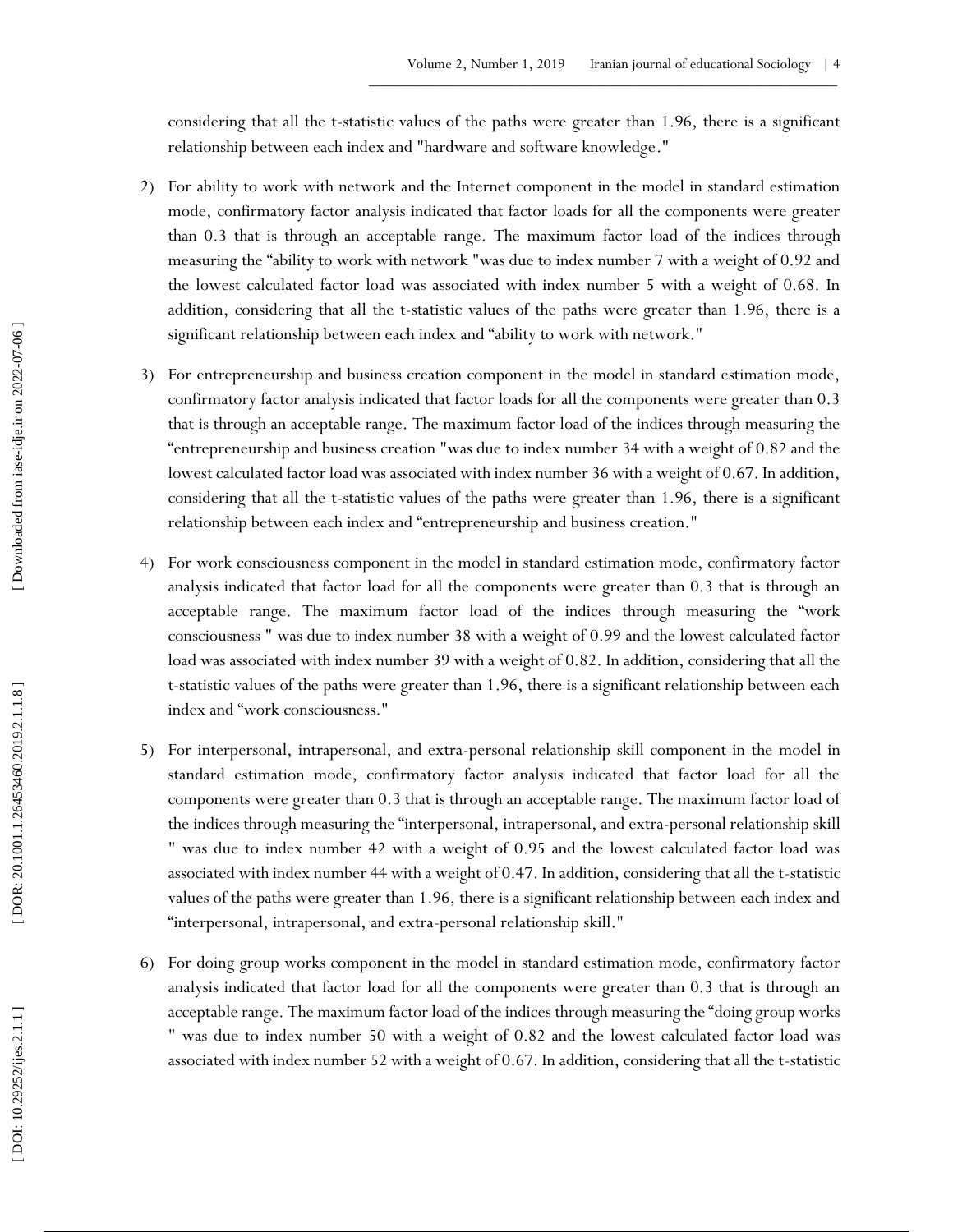values of the paths were greater than 1.96, there is a significant relationship between each index and "doing group works."

- 7 ) For responsibility component in the model in standard estimation mode, confirmatory factor analysis indicated that factor load for all the components were greater than 0.3 that is through an acceptable range. The maximum factor load of the indices through measuring the "responsibility " was due to index number 55 with a weight of 0.85 and the lowest calculated factor load was associated with index number 53 with a weight of 0.44. In addition, considering that all the t -statistic values of the paths were greater than 1.96, there is a significant relationship between each index and "responsibility."
- 8 ) For preservation and development of cultural heritage component in the model in standard estimation mode, confirmatory factor analysis indicated that factor load for all the components were greater than 0.3 that is through an acceptable range. The maximum factor load of the indices through measuring the "preservation and development of cultural heritage " was due to index number 58 with a weight of 0.89 and the lowest calculated factor load was associated with index number 59 with a weight of 0.53. In addition, considering that all the t -statistic values of the paths were greater than 1.96, there is a significant relationship between each index and "preservation and development of cultural heritage."
- 9 ) For peaceful engagement with cultures component in the model in standard estimation mode, confirmatory factor analysis indicated that factor load for all the components were greater than 0.3 that is through an acceptable range. The maximum factor load of the indices through measuring the "peaceful engagement with cultures " was due to index number 63 with a weight of 0.77 and the lowest calculated factor load was associated with index number 64 with a weight of 0.46. In addition, considering that all the t -statistic values of the paths were greater than 1.96, there is a significant relationship between each index and "peaceful engagement with cultures."
- 10 ) For social and individual health component in the model in standard estimation mode, confirmatory factor analysis indicated that factor load for all the components were greater than 0.3 that is through an acceptable range. The maximum factor load of the indices through measuring the "social and individual health " was due to index number 67 with a weight of 0.66 and the lowest calculated factor load was associated with index number 65 with a weight of 0.47. In addition, considering that all the t-statistic values of the paths were greater than 1.96, there is a significant relationship between each index and "social and individual health."
- 11 ) For sports and physical education component in the model in standard estimation mode, confirmatory factor analysis indicated that factor load for all the components were greater than 0.3 that is through an acceptable range. The maximum factor load of the indices through measuring the "sports and physical education " was due to index number 71 with a weight of 1 and the lowest calculated factor load was associated with index number 70 with a weight of 0.31. In addition,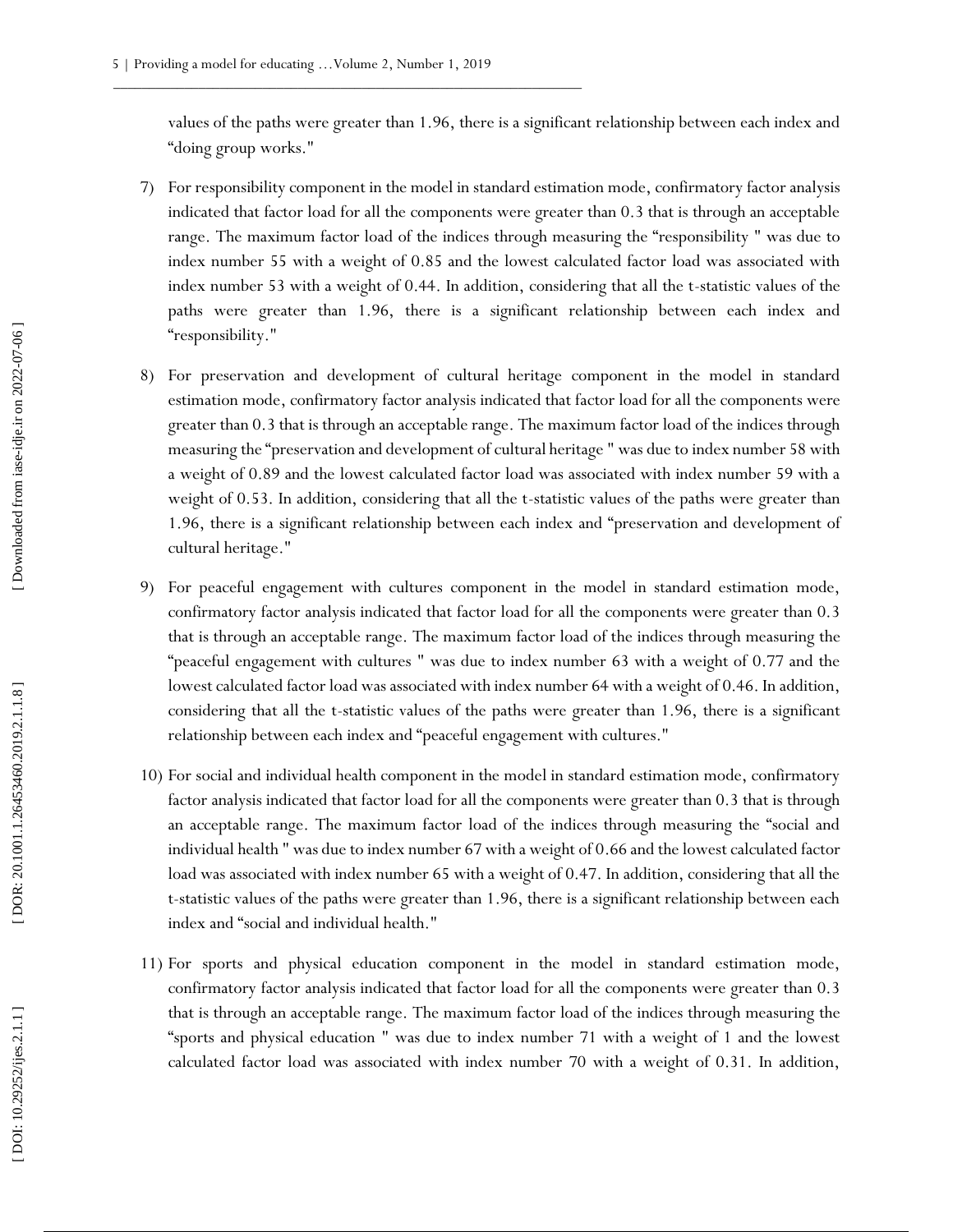considering that all the t -statistic values of the paths were greater than 1.96, there is a significant relationship between each index and "sports and physical education."

- 12 ) For attention to sustainable development by maintaining natural resources component in the model in standard estimation mode, confirmatory factor analysis indicated that factor load for all the components were greater than 0.3 that is through an acceptable range. The maximum factor load of the indices through measuring the "attention to sustainable development by maintaining natural resources " was due to index number 76 with a weight of 0.78 and the lowest calculated factor load was associated with index number 74 with a weight of 0.35. In addition, considering that all the t statistic values of the paths were greater than 1.96, there is a significant relationship between each index and "attention to sustainable development by maintaining natural resources."
- 13 ) For urban ecosystem and wildlife component in the model in standard estimation mode, confirmatory factor analysis indicated that factor load for all the components were greater than 0.3 that is through an acceptable range. The maximum factor load of the indices through measuring the "urban ecosystem and wildlife " was due to index number 80 with a weight of 0.79 and the lowest calculated factor load was associated with index number 81 with a weight of 0.75. In addition, considering that all the t -statistic values of the paths were greater than 1.96, there is a significant relationship between each index and "urban ecosystem and wildlife."
- 14 ) For political understanding and comprehension component in the model in standard estimation mode, confirmatory factor analysis indicated that factor load for all the components were greater than 0.3 that is through an acceptable range. The maximum factor load of the indices through measuring the "political understanding and comprehension "was due to index number 84 with a weight of 0.77 and the lowest calculated factor load was associated with index number 85 with a weight of 0.35. In addition, considering that all the t -statistic values of the paths were greater than 1.96, there is a significant relationship between each index and "political understanding and comprehension."
- 15 ) For defending authority and national interest's component in the model in standard estimation mode, confirmatory factor analysis indicated that factor load for all the components were greater than 0.3 that is through an acceptable range. The maximum factor load of the indices through measuring the "defending authority and national interests " was due to index number 90 with a weight of 0.98 and the lowest calculated factor load was associated with index number 87 with a weight of 0.45. In addition, considering that all the t -statistic values of the paths were greater than 1.96, there is a significant relationship between each index and "defending authority and national interests."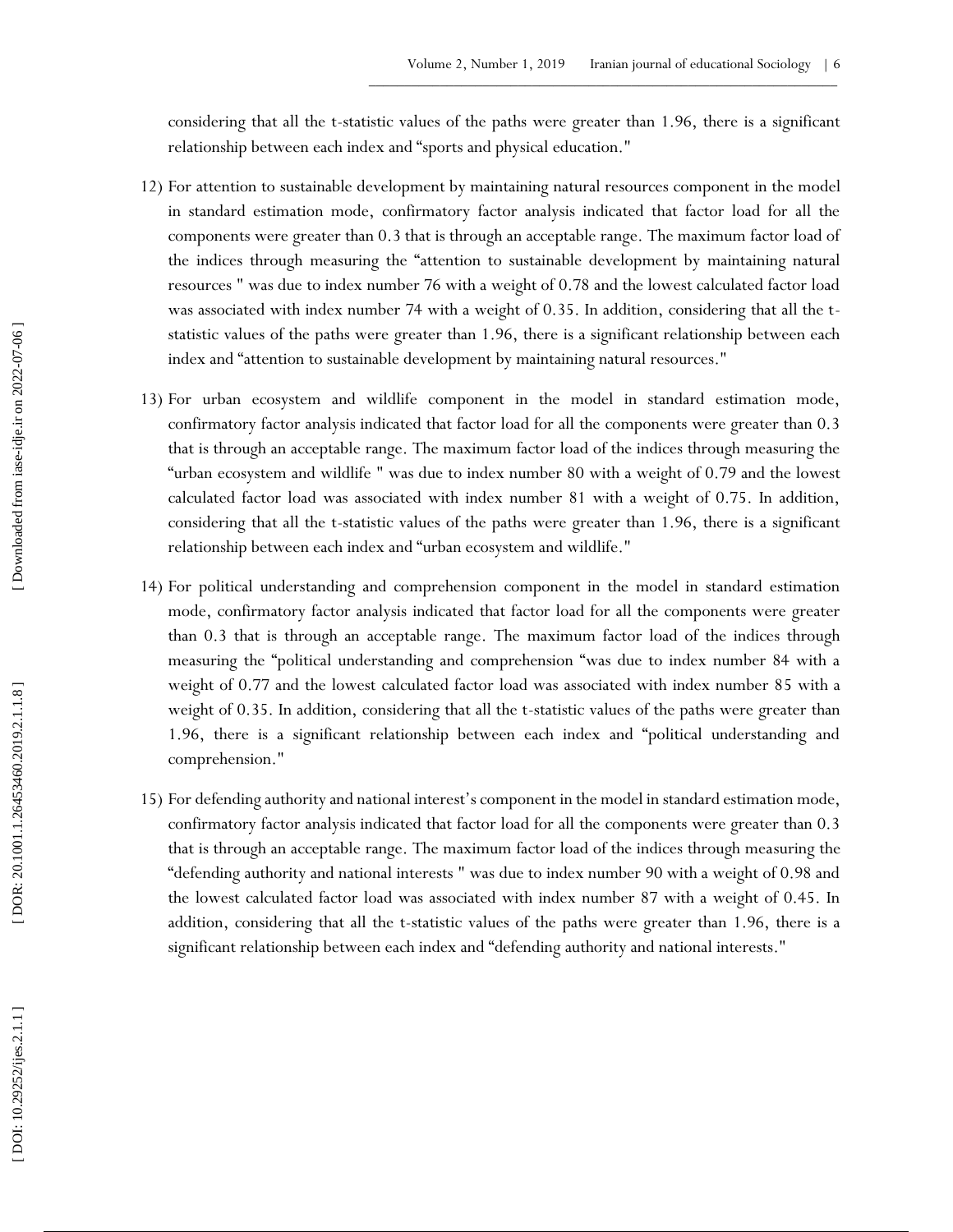| Table 1. Model-fitting indices (total)                              |                              |                     |                      |  |  |  |  |
|---------------------------------------------------------------------|------------------------------|---------------------|----------------------|--|--|--|--|
| Index name                                                          | calculated value of<br>index | Acceptable<br>level | Result of<br>Fitness |  |  |  |  |
| Root Mean Squared Error of approximation (RMSEA)                    | 0.074                        | 0.08                | Excellent            |  |  |  |  |
| chi-square ratio of degrees of freedom (X2 / df)<br>(12943.11/3851) | 3.360                        | 5 >                 | Excellent            |  |  |  |  |
| Goodness of fit index (GFI)                                         | 0.95                         | > 0.90              | Excellent            |  |  |  |  |
| Adjusted goodness fit index (AGFI)                                  | 0.81                         | > 0.80              | Excellent            |  |  |  |  |
| Normative fit index (NFI)                                           | 92/0                         | >90/0               | Excellent            |  |  |  |  |
| Non-normative Fit index (NNFI)                                      | 0.96                         | > 0.90              | Excellent            |  |  |  |  |
| comparative fit index (CFI)                                         | 0.97                         | > 0.90              | Excellent            |  |  |  |  |
| Increase Fit index (IFI)                                            | 0.97                         | >90/0               | Excellent            |  |  |  |  |
| Standardized root mean square residual (SRMR)                       | 0.033                        | < 0.05              | Excellent            |  |  |  |  |

As shown in Table 1, the chi-square value with a degree of freedom of df= 3851 for this model is equal to X2 = 12.943 and its significance level is 0.000, which is significant at the level of 0.05. The chi-square ratio to the corresponding degree of freedom is obtained to be 360.3, which corresponds to an acceptable level of less than 5, indicating an acceptable fit for the model. The root mean square error of approximation (RMSEA) index for good models is 0.05. In the case of between 0.05 and 0.8, the fitness is acceptable, if it is between 0.81 and 0.1, the fitting is mediocre, and the model in which this index is greater than 0.1 is poorly fitted. The index in the presented model is equal to 0.074, which indicates that the model has an acceptable fit. The standardized root mean square residual (SRMR) for this model was calculated to be 0.033, while values less than 0.05 show a relatively good explanation of covariance. Other indices such as Goodness of Fitness index (GFI), Normalized Fit index (NFI), non -normalized Fit index (NNFI), comparative fit index (CFI), and Increase Fit index (IFI) should also be greater than 90%, and the Adjusted Fitness Index (AGFI) should be greater than 80%, which is also considered in the research model. Therefore, it can be concluded that the values obtained in the model fitting indices through all the components and indices (18 components and 91 inices) are in accordance with acceptable standards and it can be stated with certainty that the research model has appropriate fit and the experimental data are well suited for it.

To determine the appropriateness for the final model, a poll was conducted through 30 experts in the field by using a model evaluation questionnaire containing the philosophy and objectives of the model, theoretical aspects, elements, indices, and mechanisms for effective education of professional citizenship in the era of knowledge in Iran's education system. To choose the appropriate test for this purpose, a single sample t test was selected, and according to the scale of the questionnaire, which was the 5 degrees Likert scale, the basis of the decision taking was based on the score of 3, the results are as follows: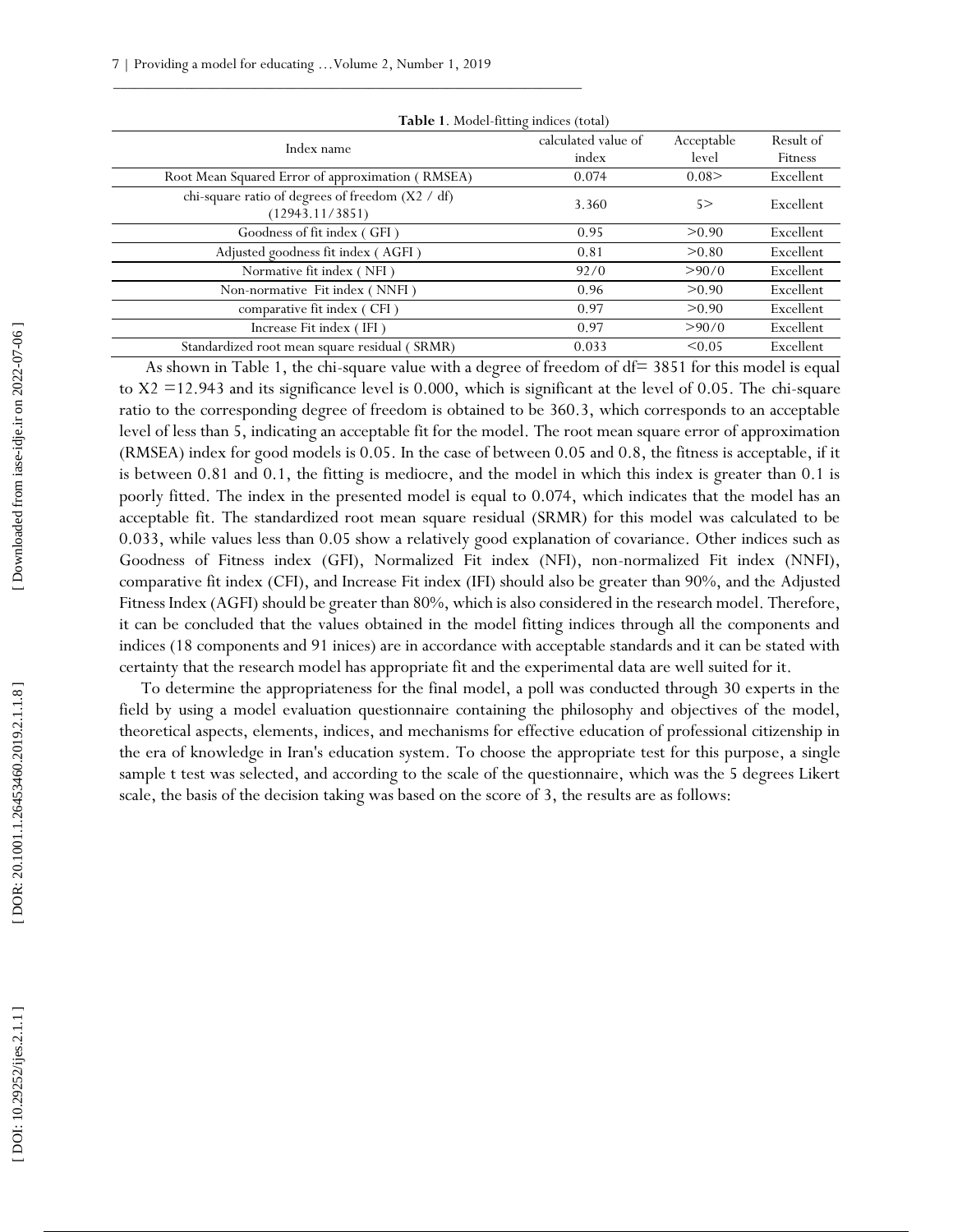|  |  | <b>Components and Indices of Professional Citizenship Education in the era of Knowledge in Iran's</b> |                                                                                                                                                                                                                                                                                                                                                                                |                                                                                                                                                                                                                                                                                                                                                                                                                                                                      |                                                                                    |  |  |
|--|--|-------------------------------------------------------------------------------------------------------|--------------------------------------------------------------------------------------------------------------------------------------------------------------------------------------------------------------------------------------------------------------------------------------------------------------------------------------------------------------------------------|----------------------------------------------------------------------------------------------------------------------------------------------------------------------------------------------------------------------------------------------------------------------------------------------------------------------------------------------------------------------------------------------------------------------------------------------------------------------|------------------------------------------------------------------------------------|--|--|
|  |  | <b>Education System</b>                                                                               |                                                                                                                                                                                                                                                                                                                                                                                |                                                                                                                                                                                                                                                                                                                                                                                                                                                                      |                                                                                    |  |  |
|  |  | <b>Responsibility</b>                                                                                 | 1.sense of responsibility towards the future 2.<br>desire and interest in forming a family 3. being<br>interested in the comfort and welfare of others 4.<br>ability to accept and fulfill social responsibilities                                                                                                                                                             | 1-Understanding Computer Physical Building 2. Understanding the<br>Basic Concepts of New Technologies 3. Ability to Manage Files in<br>a Computer System 4. Understanding Types of Software in terms<br>of Application                                                                                                                                                                                                                                               | <b>Software</b><br>and<br>hardware<br>knowledge                                    |  |  |
|  |  | <b>Preservation</b><br>and<br>development of<br>cultural<br>heritage                                  | 1. having Sensitivity to the cultural and artistic issues of the<br>community 2. Familiarity with the achievements and cultural<br>heritage of Iran 3. Support for domestic production<br>achievements (handicrafts and ) 4. Understanding the<br>achievements of Iranians in all fields (technology, sociology,<br>politics). Valuation of cultural heritage and civilization | 1. Ability to send and receive files via e-mail 2. Ability to<br>search information in the Internet environment 3. Ability<br>to protect oneself against identity theft and spyware in<br>the net environment 4. Ability to fill in forms via web 5.<br>Proper use of social networks based on Net (Facebook,<br>Telegram, Instagram)                                                                                                                                | <b>Ability to</b><br>work with<br><b>network</b><br>and<br><i>internet</i>         |  |  |
|  |  | <b>Peaceful</b><br>engagement<br>with cultures                                                        | 1. Respect for the diversity of ethnic groups,<br>religions, languages and dialects of people 2. Not<br>having racial bias 3. Collectivism and unity                                                                                                                                                                                                                           | 1-Understanding network-based culture 2. Awareness of opportunities<br>and threats in cyberspace 3. Avoiding deconstruction and immorality in<br>cyberspace 4. Avoiding the spread of libelous, slanderous, and backbiting<br>material in cyberspace<br>5. avoiding Spam and Pornography and Violent Images in Cyberspace 6.<br>avoiding manipulation of information (modifying the content) and other materials<br>published by others                              | Considering<br>ethics in<br>cyberspace                                             |  |  |
|  |  | Social and<br>individual<br>health                                                                    | Attention to personal grooming and apparel dressing 2.<br>Body, mind and mind care with proper nutrition 3.<br>Awareness and prevention of a variety of contagious and<br>non-communicable diseases 4. Avoiding high-risk sexual<br>relationships outside the framework                                                                                                        | 1.following patterns of Prophetic Behavioral and Ethical<br>Behavior 2. Values and Dignity for Humanity 3.being<br>Familiar with the culture of sacrifice and martyrdom and<br>its promotion 4. Believing in divine power 5. Valuing<br>sanctity of the mosque 6. Having morale Jihad in the fight                                                                                                                                                                   | <b>Religious</b><br><b>beliefs</b>                                                 |  |  |
|  |  | <b>Sports and</b><br>physical<br>education                                                            | Fostering physical fitness in order to provide physical health<br>2. Serious habits such as walking instead of permanent use<br>of vehicles 3. Believing in the role of exercise 4. Mastering the<br>skill of stress management in preventing social harm (crime,<br>addiction, etc).                                                                                          | against oppression<br>1. Observance of justice 2. Openness and kindness 3. Trusteeship<br>4. Justice 5. Confidentiality 6. Avoiding violence and anger 7.<br>Humility 8. Avoiding jealousy 9. Honesty and truthfulness                                                                                                                                                                                                                                               | <b>Increasing</b><br>spirituality                                                  |  |  |
|  |  | attention to<br>sustainable<br>development by<br>maintaining<br>natural<br>resources                  | 1. Awareness of land bearing capacity 2. Management skills<br>of energy types 3. Knowledge of natural resource<br>rehabilitation 4. Participation in natural resource rehabilitation<br>5. Responsible and resourceful conservation of renewable<br>resources 6. No contamination of seawater, river, wells                                                                    | 1. Ability to analyze day-to-day (economic) issues 2. ability to create<br>new business 3. Familiarity with entrepreneurial skills and<br>capabilities 4. ability to respond quickly to environmental changes in<br>the field of business 5. Having skills in the optimal use of all<br>available capacities From Individual and Social                                                                                                                              | <b>Entreprene</b><br>urship and<br><b>business</b><br>creation                     |  |  |
|  |  | <b>Urban</b><br>ecosystem<br>and wildlife                                                             | 1 having respect for animal rights 2. having Respect<br>for nature 3. Combating desertification 4. No<br>damaging to forest trees                                                                                                                                                                                                                                              | Believing in a solvent earning 2. having Integrity, honesty<br>and professional commitment in work 3. Lack of financial<br>waste                                                                                                                                                                                                                                                                                                                                     | Work<br>consciousness                                                              |  |  |
|  |  | Political<br>understandin<br>g                                                                        | 1. Understanding the views of political parties of country 2.<br>Awareness of the tools and methods of cultural invasion 3.<br>Awareness of the political situation of the society 4.<br>Understanding the constitution and the administrative<br>system governing the country                                                                                                 | 1. Effective listening to others 2. Use of body language during<br>conversation 3. Ability to resolve created conflicts 4. Establishing<br>warmth and intimate relationships with other human beings 5.<br>Knowledge of your rights and others in relationships to prevent the<br>occurrence Misuse 6. Use of appropriate acclaim in<br>communication 7. Ability of finding friends for the long term 8.<br>Power of saying "no" to inappropriate requests of others | Interpersonal,<br>intrapersonal,<br>and extra<br>personal<br>relationship<br>skill |  |  |
|  |  | <b>Defending</b><br>authority and<br>national<br><b>interests</b>                                     | 1. Observe three principles of dignity, wisdom and<br>expediency in the country. 2. Resistance to the invasion of<br>the evil culture of thought, ideals and Islamic ethics. 3. The<br>defense of the impartial independence of the country. 4.<br>Interested in preserving the works and disseminating the<br>values of the sacred defense                                    | 1. The desire for constructive competition in various affairs 2.<br>Participation in communities, religious, cultural and social activities<br>3. The tendency toward dialogue for achieving collective agreement<br>4. The ability to understand and consolidate social ties in Islamic<br>culture 5. Participation in social decision-makings                                                                                                                      | Doing<br>group<br>works                                                            |  |  |

**Fig 1.** single sample T test results to determine the degree of fit of the proposed model in philosophy and objectives

The calculated t -statistic in all parts of the model (philosophy and objectives, theoretical foundations, dimensions, components, indices and mechanisms) show that the obtained values with a degree of freedom of 29 and an alpha of 0.05 are larger than the critical value of t. Therefore, the null hypothesis is based on the absence of any difference between the observed averages and the average of society number (3) which is eliminated and it is determined that there is a significant difference between the observed average and the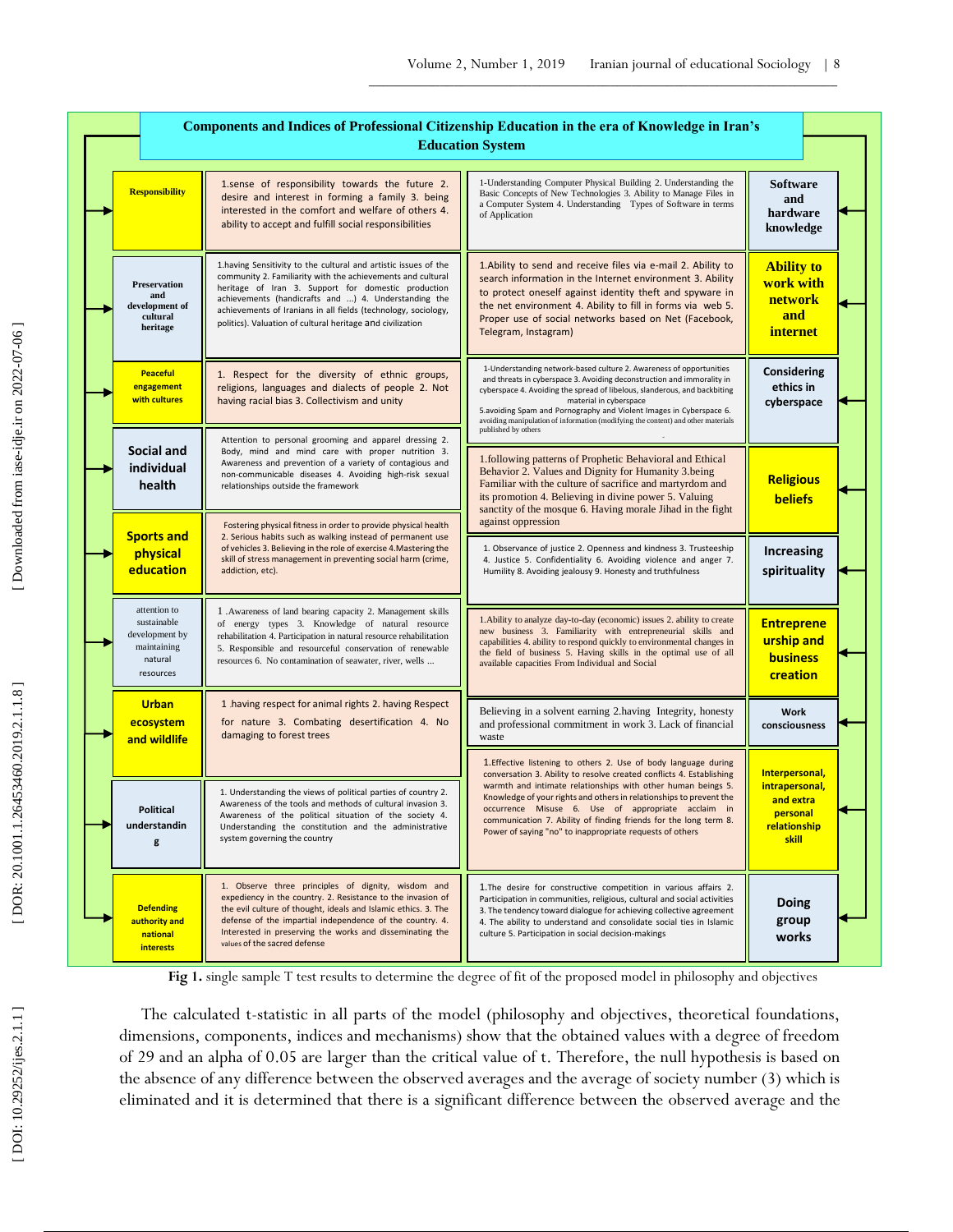average of society (3), as a result, the research model was highly qualified by experts with a 95% confidence level.

## **4. Discussion**

The findings of the study led to the identification of 18 components and 91 effective indices in order to educate a professional citizen in the knowledge age of Iran's education system. Based on the findings, the first component identified as the component of the "preservation and development of cultural heritage" and the second component identified as the component of "peaceful engagement with cultures." In the performed ranking, "Preservation and Development of the Cultural Heritage" with 5 indices gained the 12th rank with  $M= 8.18$ , and "peaceful engagement with cultures", with 9 indices also ranked 18th with  $M =$ 8.7. teaching of cultural skills in the education of a professional citizen is the responsibility of the schools after the family; and this educational system should include issues such as sensitivity to the cultural and artistic issues of society, cultural heritage and civilization, respect for the diversity of ethnic groups, religions, languages and dialects of different peoples Through the curriculum and even supplementary cultural programs at school, and teach them to students and make them ready for And they will attend the multicultural community. The Model of Professional Citizenship Education in Iran's Higher Education System (2003), which has identified cultural qualifications as one of the key professional qualifications in the education of professional citizens. In the obtained explanation, based on theoretical foundations, it has to be admitted that, essentially, in theory of the right of individuals, the basis of citizenship, as articulated by Stirner, social and cultural freedoms are defined as individual freedoms based on citizenship (Tabatabayi Mutmeni, 2009: 32). The results are in accordance with the results of the researches such as Jameedar Mohafez (2013), Maroofian (2013), Eslamieh (2009), Faez andD (2017), Ganel and Palivan (2015), Angel (2014), zahabion et al. (2013) As the skill required for Third Millennium citizens. The third, fourth and fifth components identified as "hardware and software knowledge", "ability to work with the network and the Internet" and "observance of ethics in cyberspace" were identified in order to educate the professional citizen. In the performed ranking, "Hardware and Software Knowledge" with 4 indices gained the 17th rank with  $M = 31.8$ , and "Ability to work with the Internet and the Internet" with 5 indices ranked sixteenth with  $M = 8.35$ , and "ethics in cyberspace" with 7 indices ranked 15th in the rankings with  $M = 43.8$ . In resultant explanation, based on theoretical foundations, it should be acknowledged that the technology skills and the ability to apply information technology are among the skills required by citizens in the global community of the twenty -first century. In Durkheim's view (2004), citizenship education should be included in the tangible and objective curriculum of schools so that the individuals can meet the requirements of life through tomorrow's world. Proper use of these tools calls for the education of citizens in digital space, which has provided new opportunities for expanding citizenship education in schools, and its wide acceptance has become a necessary tool through which students become aware and active citizenship throughout the community. Findings and results were in line with the results of well -known researches, Eslamieh (2009) and Maroofian (2013) that have declared technology as skills required for third -millennium citizens. The sixth to eighth components of professional citizenship education were identified as "interpersonal, intrapersonal, and extra personal relationship skills," doing group -work" and "respectively" respectively. Through the performed ranking, "interpersonal, intrapersonal, and extra personal relationship skills," with 8 indices, got the 2nd ranking with M=11.51, and "doing group work" with 5 indices obtained the 4th rank with M=10.73, and "responsibility" with 4 indices gained the 5th ranking, with M=10.73, respectively. The findings are in line with the results of researches such as Eslamieh (2018), Mesbahian (2017), Sheikh Zadeh Takabi (2015), Ghiasvand (2015), Chavez (2016), Maroofian (2013), Sharifi & Eslamieh (2012, A), Eslamieh (2009), Caradomen (2017), and Blancoloups et al. (2015); and are also in line with the models and theories proposed by Wo (2014) that pointed out the social participation and the ability of students to take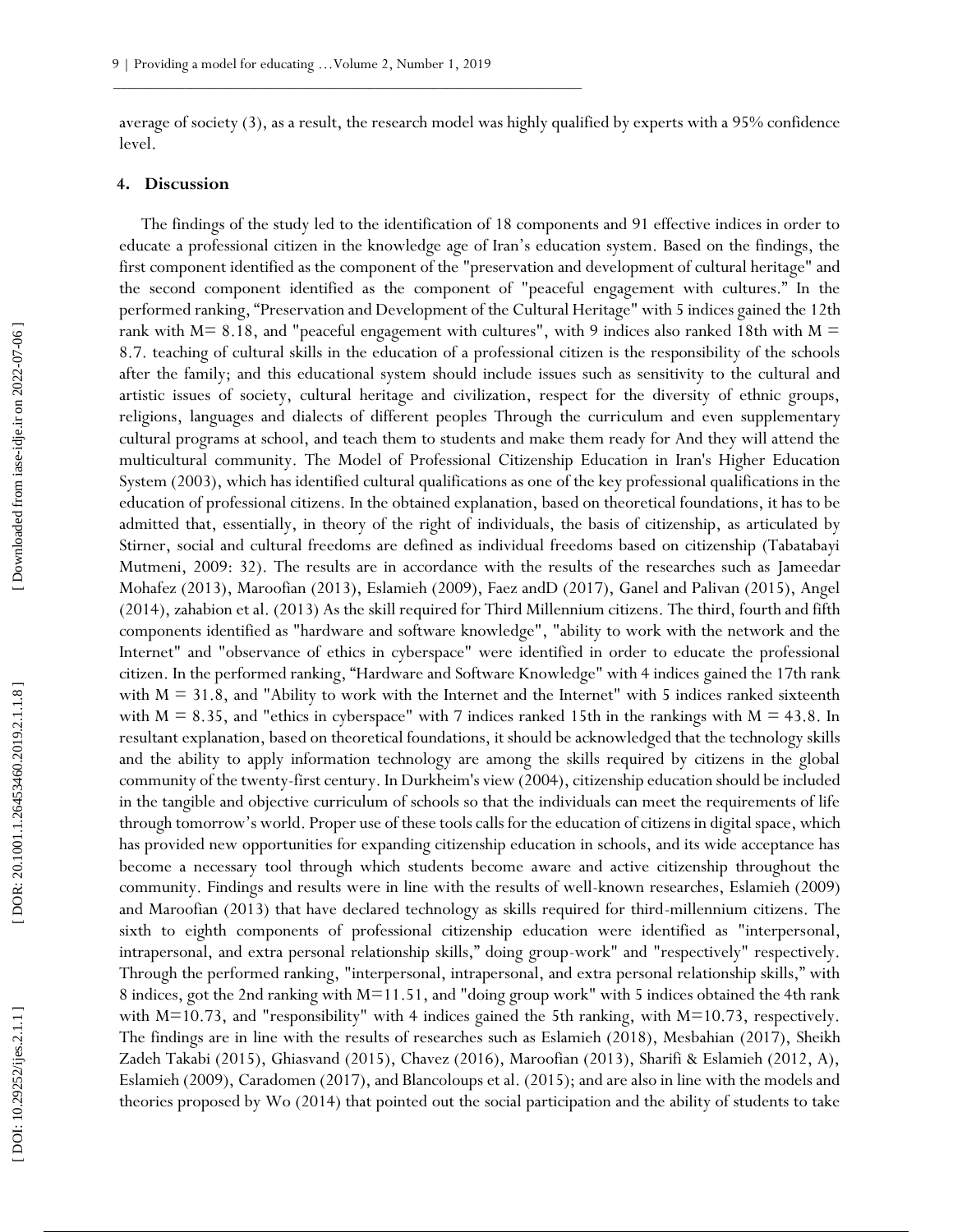on social responsibility, in the model for promoting education and training of citizenship. Schools are in charge of training the ability to establish warmth and intimate relationships with other people, they are in charge of creating the power of saying "no" to others about inappropriate requests, participating in communities, religious, cultural, and social activities, therefore they should highly notice to such matters. In order to educate professional citizenship, the civic citizen's domain, which includes freedom in interactions and communications in general sense as well as the free flow of information, should be considered in the educational system.

The ninth and tenth components were identified under the headings of "religious beliefs " and "spiritual excellence", respectively, and "religious beliefs" with 6 indices obtained the 13th ranking with  $M = 8.63$ , and "spiritual excellence" with 9 indices obtained the fourteenth place with  $M = 8.48$ . The obtained results were in line with the results of researches such as Youzbashi (2016), Maroofian (2013), Sharifi & Eslamieh (2012 A), Eslamieh (2009), Eftekharzadeh's (2003) Model of professional citizenship education in Iran's higher education system, Leily et al. (2017), Feyz and Danss (2017), Angel (2014), Zahabion et al. (2013), that have identified moral skills as the skill required for Third Millennium Citizens. As an explanation of the findings, based on theoretical foundations, it should be acknowledged that in the perspective of the trainings of Imam Ali (APBUH), one of the most common features of education principles is the characteristic of being God -oriented. This characteristic forms the essence of religious behavior and is considered as the most important factor through the distinction between religious educations against non -religious ones. Ethical behavior is the key factor to the skill of social engagement, which should be addressed by the educational system to educate a professional citizen in the new millennium. In fact, in terms of ethics and spirituality, it is expected from Iranian students who grow up in an Islamic society to have positive qualities such as honesty, truthfulness, openness, avoidance of jealousy, observance of justice, trust, fairness and many other traits based on the path and teachings of the Ahl al -Bait (PBUT); and these qualities and standards should reach the highest degree of growth in the educational system.

The 11th and 12th components were identified under the titles of "political understanding" and "defending national authority and interests." In the performed rankings, "Political understanding" with 4 indices obtained the 6th ranking with  $M = 9.87$ , and "defending authority and national interest "with 5 indices obtained the 10th ranking with M=8.81. The results were in line with the results of researches such as youzsbashi (2016), Maroofian (2013), Sharifi & Eslamieh (2012 A), Sharifi and Eslamieh (2012 B), Eslamieh (2009), Mojalal Chubgholu (2007), Fayez and Danms (2017). As an explanation of the obtained finding, based on theoretical foundations, it should be acknowledged that students are not exempted from the citizenship education and teachings must adapt and increase students' understanding of government and power. For this purpose, the goal of teaching critical citizenship is to provide critical citizens who are inclined to promote social justice and eliminate injustice. Due to inadequacy of the political situation among the citizens of the community and the school textbooks, it should be noted that political skills also require training and teaching. This issue should be highly considered and planned by the current educational system so that students recognize the views of the parties and political factions of the country, be aware of the tools and methods of cultural invasion, resist the invasion of the evil culture of ideas, ideals and Islamic ethics, and so on. Students should be provided with necessary trainings so that they won't fall into traps due to lack of political knowledge and they can also be able to properly address political issues to criticize policies and to correctly diagnose false ones.

The Thirteenth and fourteenth components were identified as "entrepreneurship and business creation" and "work consciousness" respectively, and in the performed rankings," work consciousness " with three indices obtained the first rank with  $M = 11.62$ ; and "Entrepreneurship and Business Creation" with five indices obtained the third rank with  $M = 11$ . 48. The results were in line with the results of the researches such as Masoumeh (2013), Sharifi & Eslamie (2012 -A), Ghaltash et al. (2012), Eslamie (2009), Ganel and Pliven (2015), and Kishani, Farahani & Salehi (2013). As the finding explanation, based on theoretical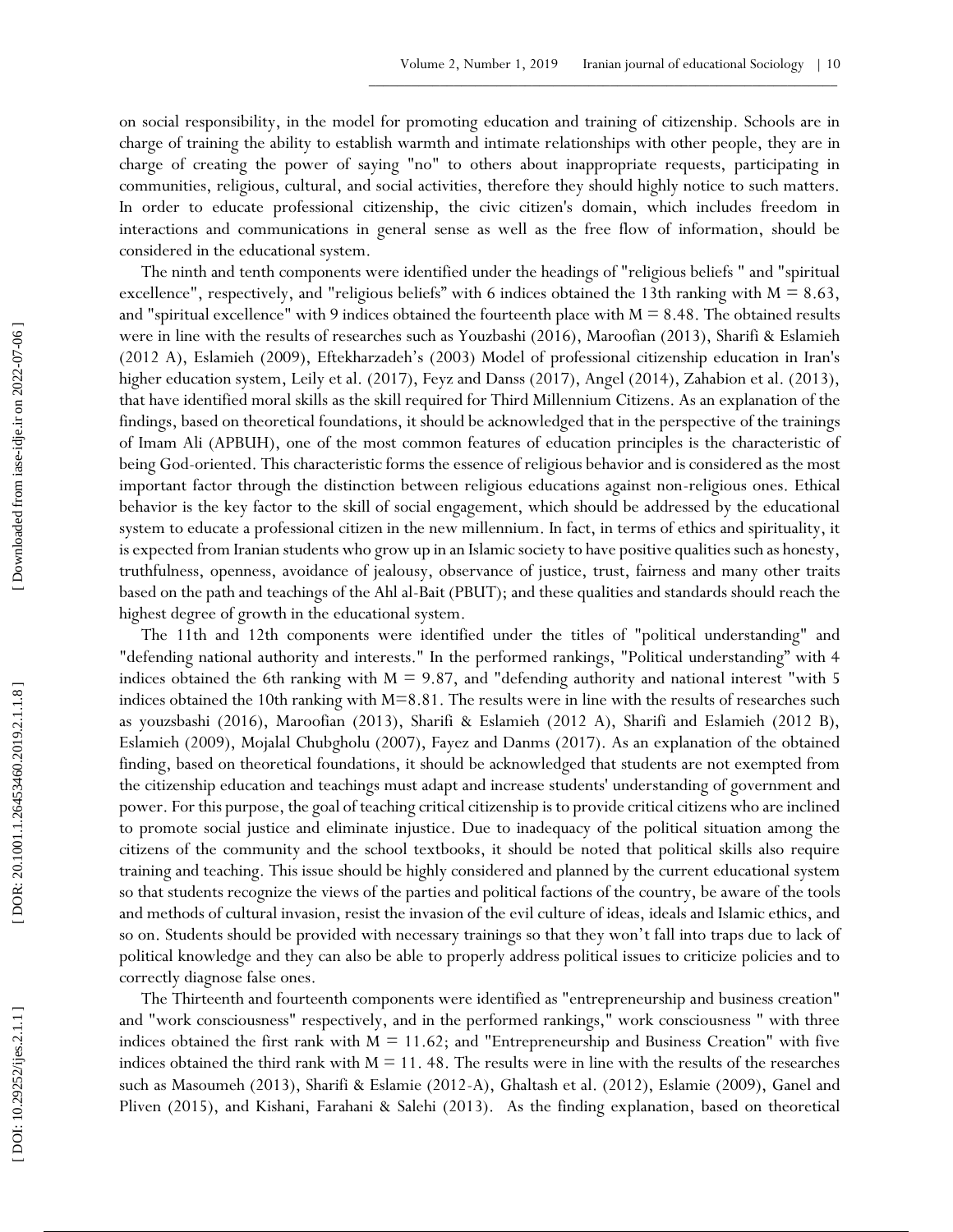foundations, it should be acknowledged that in the theory of human individual rights, the basis of the citizenship, proposed by Stirner, economic freedom is defined as an individual right and freedom based on citizenship. Therefore, steps should be taken due to educating citizens and informing them about a unified society. Basically, the economic skills are considered as the skills required by Iranian citizen, in the global community of the twenty -first century. In social approach or social pathology, it's stated that schools should teach students about social and economic affairs (taxes, costs of living) (Parker, 2010: 51).

The Fifteen and sixteenth components were identified as "Individual and Social Health" and "Exercise and Physical Education" respectively. Through the performed rankings, "Individual and Social Health" with four indices obtained the 9th rank with  $M = 9.26$ ; and "physical exercise and physical education" With 4 indices obtained the 11th rank with  $M = 8.73$ . The results are in line with on the results of the researches such as MaRoofian (2013), Sharifi & Eslamie (2012A), Eslamie (2009), and also the models and theories proposed by the European Solidarity Project (2016). As an explanation derived from the theoretical foundations, it should be acknowledged that, according to social theory of Focal citizenship of Marshall (1992), health and safety are through the rights of welfare and social citizenship. In order for individuals to be able to participate effectively in social life, they must have the skills necessary to maintain the health of the body and the soul (Shariatmadari, 2016: 65). Lack of awareness and even low awareness of health as an important skill needed by citizens is very dangerous to individual health, and this may even endanger the health of the community.

The 17th and 18th components were identified as "Attention to Sustainable Development with Conservation of Natural Resources" and "Urban Ecosystem and Wildlife" respectively. In the performed rankings, "Attention to sustainable development with conservation of natural resources" with six indices obtained the eighth rank with M = 9.56; and "Urban Ecosystem and Wildlife" with four indices obtained the seventh rank with  $M = 9.7$ . The results were in line with the results of researches such as Youzbashi (2016), Maroofian (2013), Eslamie (2009), Mojalal Choubghalou (2007), and also the models and theories proposed by Canadian researchers (2016) such as Rothblum and Laksir, 2016: 9, Taville (2013), based on the Global Approach, and the Model of Citizenship Education in Australian Schools (2011) that emphasized the teaching and educating of global citizens. As an explanation, based on theoretical foundations, it should be acknowledged that professional citizens change their lifestyle to protect the environment. According to researchers of University of Minnesota, the ability and desire to change their lifestyle and their habits of consumption in order to protect the environment is one of the skills of an ideal citizen of the twenty -first century (Cogan & Ray, 2013: 42). It is expected from students to learn how to manage their consumption of energy types, to take responsible and diligent protection from recyclable consumables, to have respect for nature and not to damage it through their learning environments and in theory and in practice. stach as Matholian (2013). Sharing All the intermediation is the simulation of the strength and the simulations in should be actually Project (2015). As an explanation derived from the simulations in should be actually pr

## **References**

- Al -Zoubi M , Al -Dalabeeh D , Haifa A. (2016). The Role of Irbid Directorate of Education in Supporting of Citizenship and Loyalty Values among Students: Look from Inside. Journal of Education and Practice. 7(3): 83 -101.
- Chavez A A. (2016). Citizenship Education in Ecuador: Perceptions of Students and Teachers. International Education Studies. 9(12): 206 -218.
- Eftekharzadeh F. (2003). Providing a model for training a professional citizen in the country's higher education system in the third millennium. PhD thesis, University of Science and Research. management and Economy faculty.
- Ersoy A F. (2014). Active and democratic citizenship education and its challenges in social studies classroom. Eurasian Journal of Educational Research. 55: 1 -20.
- Eslamie F. (2009). Review of role of university education in creating and developing the characteristics of a professional citizen from the viewpoint of the final year students of the humanities (undergraduate) Islamic Universities in Tehran. Master's Thesis. Azad University of Garmsar Branch.
- Eslamie F. (2018). Education of professional citizen and its position in the higher education system of the country. articles of The Sixth Congress Scientific Research Science Educational and Psychology Injury Social and Cultural Iran. PP 1 -